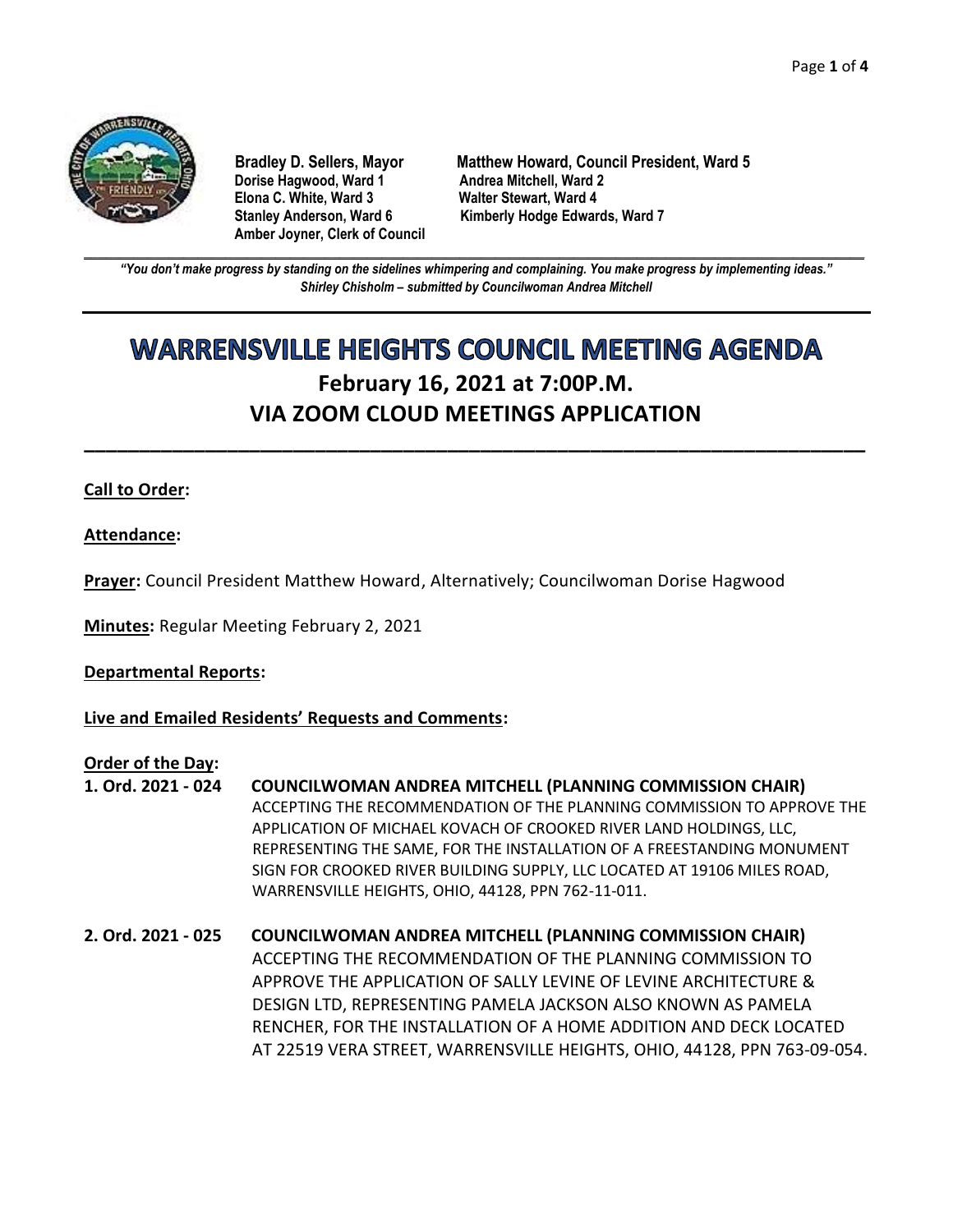**3. Ord. 2021 - 026 COUNCILWOMAN ANDREA MITCHELL (PLANNING COMMISSION CHAIR)** ACCEPTING THE RECOMMENDATION OF THE PLANNING COMMISSION TO APPROVE THE APPLICATION OF JESSICA RUFF OF RUFF NEON AND LIGHTING MAINTENANCE, INC., REPRESENTING GALAXY CORPORATE CENTER, LLC, FOR THE INSTALLATION OF A WALL SIGN FOR CHAMPION WINDOW LOCATED AT 4829 GALAXY PARKWAY, WARRENSVILLE HEIGHTS, OHIO, 44128, PPN 763-28-036.

**4. Ord. 2021 - 027 COUNCILWOMAN ANDREA MITCHELL (PLANNING COMMISSION CHAIR)**

ACCEPTING THE RECOMMENDATION OF THE PLANNING COMMISSION TO APPROVE THE APPLICATION OF CHRISTOPHER SKODA OF SKODA CONSTRUCTION, INC., REPRESENTING JUSTIN ROMEO, FOR THE CONSTRUCTION OF A NEW SINGLE FAMILY HOME LOCATED AT 4481 DU SABLE COURT, WARRENSVILLE HEIGHTS, OHIO, 44128, PPN 763-08-019.

# **5. Res. 2021 - 008 MAYOR BRADLEY D. SELLERS**

AMENDING RESOLUTION NUMBER 2021-005 (AUTHORIZING THE ADMINISTRATION OF THE CITY OF WARRENSVILLE HEIGHTS TO ENTER INTO NEGOTIATIONS WITH THE WARRENSVILLE HEIGHTS CITY SCHOOL DISTRICT FOR THE LEASE OF OPERATIONAL SPACE) IN ORDER TO CORRECT THE ADDRESS OF THE LISTED PROPERTY.

# **6. Res. 2021 - 009 MAYOR BRADLEY D. SELLERS**

AUTHORIZING THE MAYOR TO APPROVE THE COMMUNITY REINVESTMENT AREA RESIDENTIAL TAX ABATEMENT APPLICATION OF HENRY NGUYEN FOR 26700 RUE SAINT ANN COURT, LOCATED IN THE CHATEAUX OF EMERY WOODS, PERMANENT PARCEL NUMBER 763-08-067, PURSUANT TO CHAPTER 3735 OF THE OHIO REVISED CODE.

# **7. Res. 2021 – 010 MAYOR BRADLEY D. SELLERS**

AUTHORIZING THE ADMINISTRATION TO ENGAGE IN A PUBLIC BIDDING PROCESS TO ADVERTISE FOR AND SOLICIT COMPETITIVE BIDS FOR GRASS CUTTING AND CLEAN UP SERVICES ON VACANT OR OCCUPIED AND NEGLECTED PROPERTIES THAT ARE IN VIOLATION OF THE CODIFIED ORDINANCES OF THE CITY OF WARRENSVILLE HEIGHTS, AND DECLARING AN EMERGENCY.

# **8. Ord. 2021 – 028 MAYOR BRADLEY D. SELLERS**

AUTHORIZING THE ADMINISTRATION OF THE CITY OF WARRENSVILLE HEIGHTS TO AMEND THE AGREEMENT WITH GEORGE SMERIGAN OF TACTICAL PLANNING, LLC TO PROVIDE MUNICIPAL PLANNING SERVICES FOR THE PERIOD BEGINNING JANUARY 1, 2021 AND ENDING DECEMBER 31, 2021 IN ORDER TO INCREASE THE MAXIMUM AMOUNT OF COMPENSATION TO FIFTEEN THOUSAND DOLLARS (\$15,000.00), AND DECLARING AN EMERGENCY.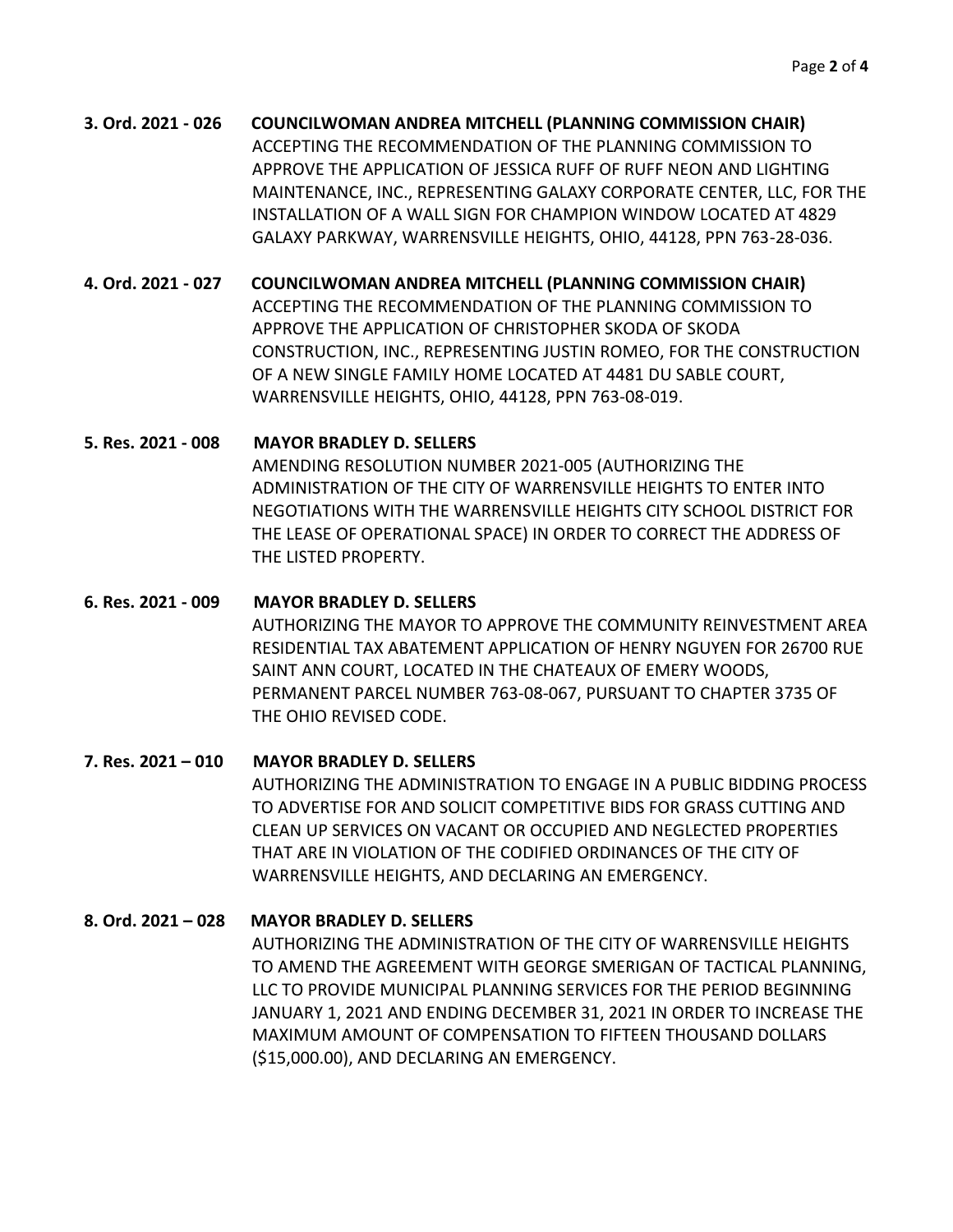#### **9. Ord. 2021 – 029 MAYOR BRADLEY D. SELLERS**

AUTHORIZING THE MAYOR OF THE CITY OF WARRENSVILLE HEIGHTS TO ENTER INTO A JOINT ECONOMIC DEVELOPMENT AGREEMENT WITH THE CITY OF CLEVELAND REGARDING THE DEVELOPMENT OF EXISTING LAND OWNED BY TREMCO INCORPORATED AND TO SHARE THE INCOME TAXES FROM SAID DEVELOPMENT.

### **10. Ord. 2021 – 030 MAYOR BRADLEY D. SELLERS**

APPOINTING JEROME THOMAS TO THE POSITION OF SERGEANT IN THE POLICE DEPARTMENT OF THE CITY OF WARRENSVILLE HEIGHTS, AND DECLARING AN EMERGENCY.

#### **11. Ord. 2021 – 031 MAYOR BRADLEY D. SELLERS**

APPOINTING THOMAS SCHANZ TO THE POSITION OF SERGEANT IN THE POLICE DEPARTMENT OF THE CITY OF WARRENSVILLE HEIGHTS, AND DECLARING AN EMERGENCY.

#### **12. Ord. 2021 – 032 MAYOR BRADLEY D. SELLERS**

AUTHORIZING THE ADMINISTRATION OF THE CITY OF WARRENSVILLE HEIGHTS TO ENTER INTO A COMMUNITY COST SHARE AGREEMENT WITH THE NORTHEAST OHIO REGIONAL SEWER DISTRICT FOR THE ANGELA BELFIORE REAR YARD DRAIN REPAIR PROJECT, AND DECLARING AN EMERGENCY.

#### **13. Ord. 2021 – 033 MAYOR BRADLEY D. SELLERS**

AUTHORIZING THE ADMINISTRATION OF THE CITY OF WARRENSVILLE HEIGHTS TO ENTER INTO A COMMUNITY COST SHARE AGREEMENT WITH THE NORTHEAST OHIO REGIONAL SEWER DISTRICT FOR THE JENNINGS DRIVE STORM SEWER REPLACEMENT PROJECT, AND DECLARING AN EMERGENCY.

## **14. Ord. 2021 – 034 MAYOR BRADLEY D. SELLERS**

AUTHORIZING THE ADMINISTRATION OF THE CITY OF WARRENSVILLE HEIGHTS TO ENTER INTO A COMMUNITY COST SHARE AGREEMENT WITH THE NORTHEAST OHIO REGIONAL SEWER DISTRICT FOR THE RESIDENTIAL DYE TESTING EAST GLADSTONE PROJECT, AND DECLARING AN EMERGENCY.

## **15. Ord. 2021 – 035 MAYOR BRADLEY D. SELLERS**

AUTHORIZING THE ADMINISTRATION OF THE CITY OF WARRENSVILLE HEIGHTS TO ENTER INTO A COMMUNITY COST SHARE AGREEMENT WITH THE NORTHEAST OHIO REGIONAL SEWER DISTRICT FOR THE EMERY ROAD POND AND STORM SEWER INVESTIGATION PROJECT, AND DECLARING AN EMERGENCY.